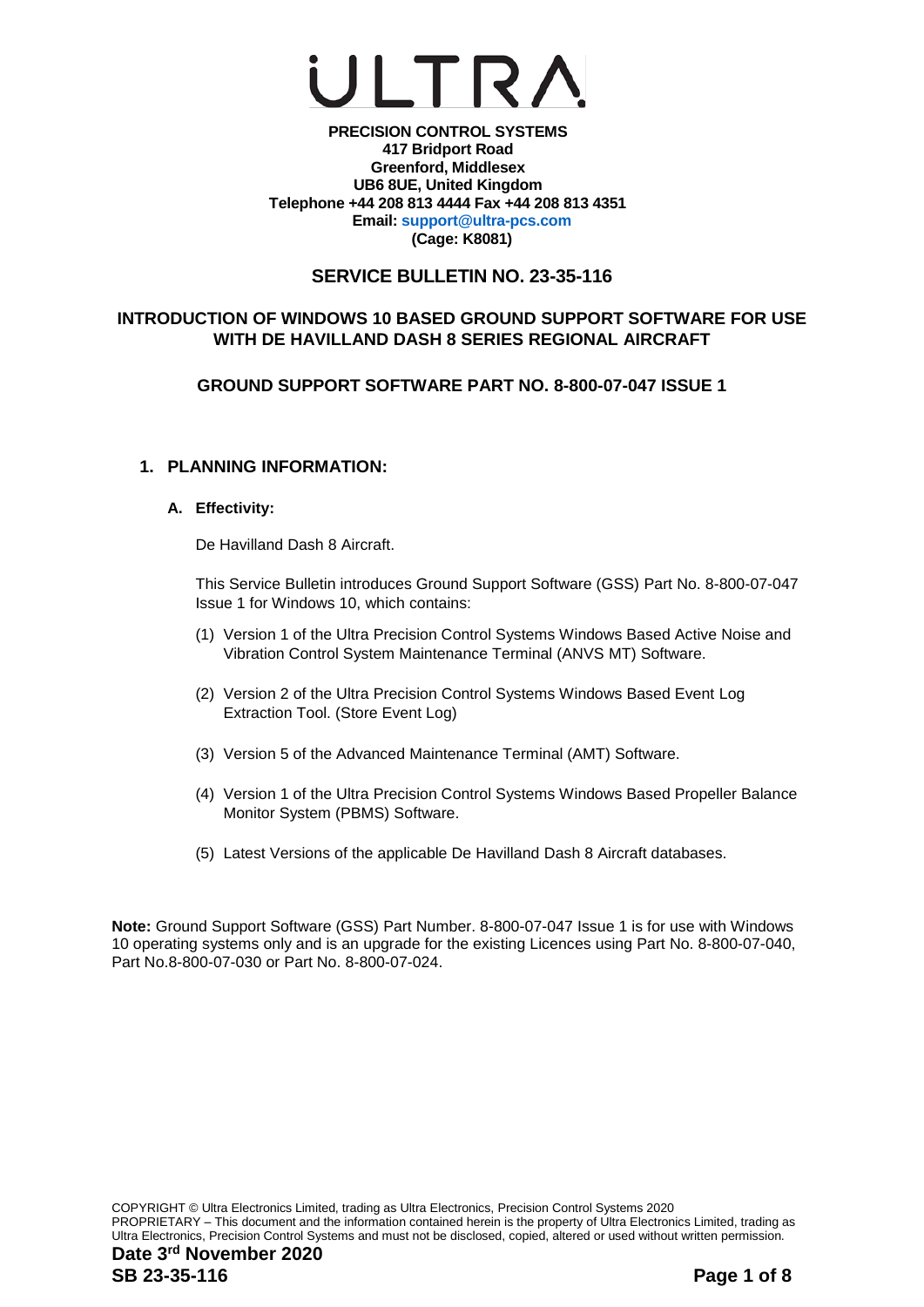## **SERVICE BULLETIN NO. 23-35-116**

## **INTRODUCTION OF WINDOWS 10 BASED GROUND SUPPORT SOFTWARE FOR USE WITH DE HAVILLAND DASH 8 SERIES REGIONAL AIRCRAFT**

## **GROUND SUPPORT SOFTWARE PART NO. 8-800-07-047 ISSUE 1**

## **B. Concurrent Requirements:**

Not Applicable.

## **C. Reason:**

(1) Microsoft Support for Windows 7 Operating Systems (OS) ended in January 2020 with Windows 10 OS being the latest supported version. Therefore a requirement for the Active Noise and Vibration System (ANVS) Ground Support Software (GSS) to be compatible with Windows10 OS version has been complied to allow the use of the Ground Support Software (GSS).

#### **D. Description:**

- (1) Ground support Software (GSS) Part No. 8-800-07-047 Issue 1 has been developed for use with 64-bit versions of Windows 10. DOSbox, an open source emulator, has been included to allow communication between the 64-bit version of Windows 10 and the AMT software operating at 16 bit.
- (2) The GSS has also been updated with the following changes.

| <b>Function</b>                                      | <b>Changes</b>                                                                                                                                                                                                |
|------------------------------------------------------|---------------------------------------------------------------------------------------------------------------------------------------------------------------------------------------------------------------|
| <b>Display System Status</b>                         | An Added Display of actuators and sensors that are missing from<br>calibration data, unpressurised, pressurised or both that can result in<br>invalid Calibration Data Error.                                 |
| Automatic Actuator and<br><b>Sensor Test Results</b> | An Added Display of actuators and sensors that are missing from<br>calibration data that can result in Failure of the ATVA or invalid<br>Calibration Data Error.                                              |
| <b>Manual Actuator Test</b>                          | An Added Display of Distortion levels for the channel being tested as per<br>the Automatic Actuator and Sensor test.                                                                                          |
| Step-Through Actuator<br>Test                        | An Added Display of Distortion levels for the channel being tested as per<br>the Automatic Actuator and Sensor test.                                                                                          |
| Calibration                                          | An Added Warning about distortion to the information screen shown<br>before calibration starts.                                                                                                               |
| <b>ANCU Communications</b>                           | The Error code 0x8000D30 for incorrect serial port or USB serial adaptor<br>is not present has been replaced with the message, "The serial port<br>requested does not exist or USB serial adaptor not found". |

COPYRIGHT © Ultra Electronics Limited, trading as Ultra Electronics, Precision Control Systems 2020 PROPRIETARY – This document and the information contained herein is the property of Ultra Electronics Limited, trading as Ultra Electronics, Precision Control Systems and must not be disclosed, copied, altered or used without written permission.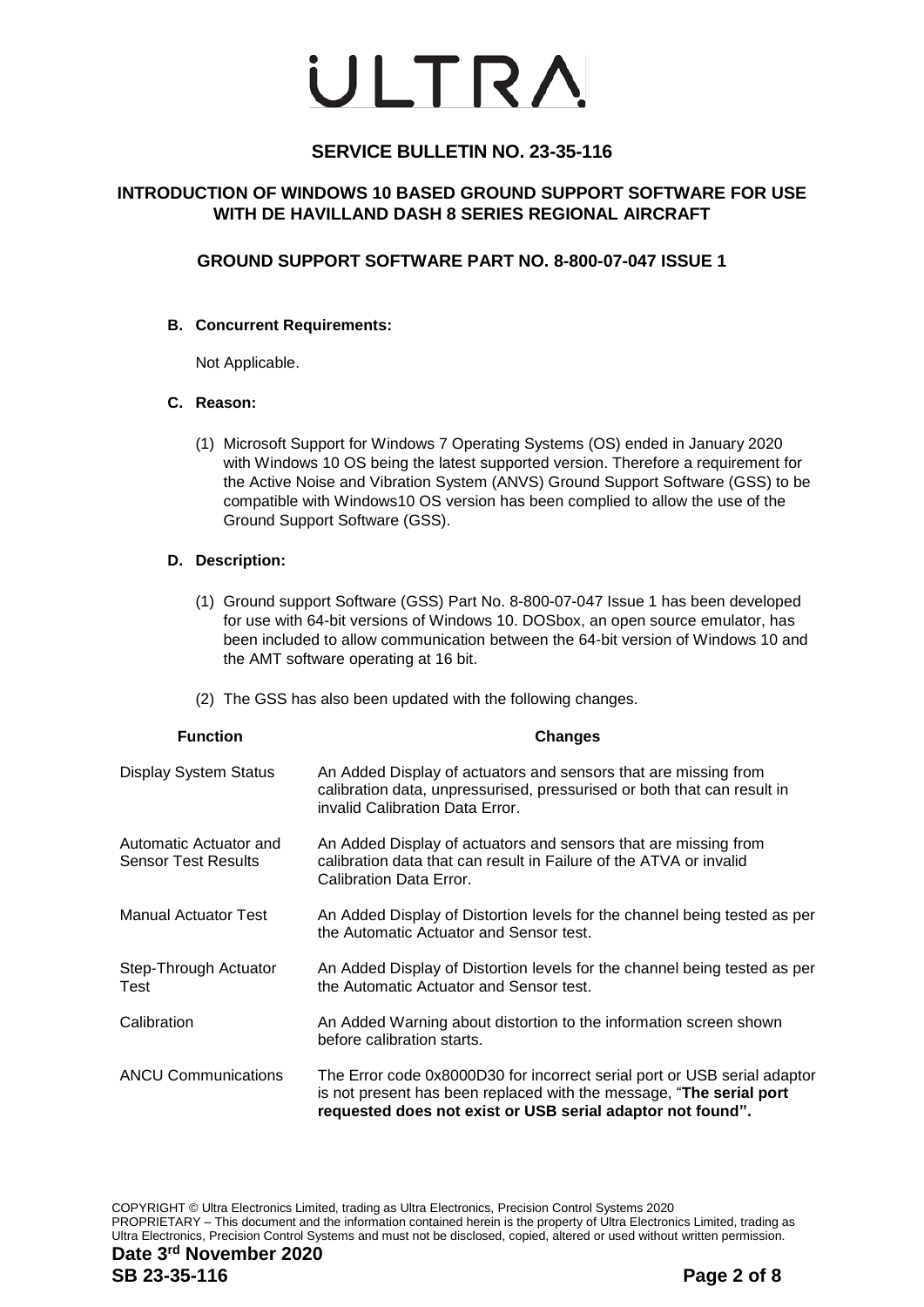## **SERVICE BULLETIN NO. 23-35-116**

## **INTRODUCTION OF WINDOWS 10 BASED GROUND SUPPORT SOFTWARE FOR USE WITH DE HAVILLAND DASH 8 SERIES REGIONAL AIRCRAFT**

## **GROUND SUPPORT SOFTWARE PART NO. 8-800-07-047 ISSUE 1**

(3) New user Manuals for PBMS and ANVS MT Windows 10 will be available.

Ref: PBMS 23-35-49

Ref ANVS MT 23-35-46

#### **E. Compliance:**

Not Applicable.

#### **F. Approval:**

The Technical content of this document is approved under the Authority of: DOA No EASA 21J.092.

#### **G. Manpower:**

Time to install the software from the USB Flash Drive is no more than 20 Minutes.

#### **H. Weight and Balance:**

Not Affected.

#### **I. Electrical Load:**

Not Affected.

#### **J. Affected Publications:**

AMT 23-35-40 R1

#### **K. References:**

Not Applicable.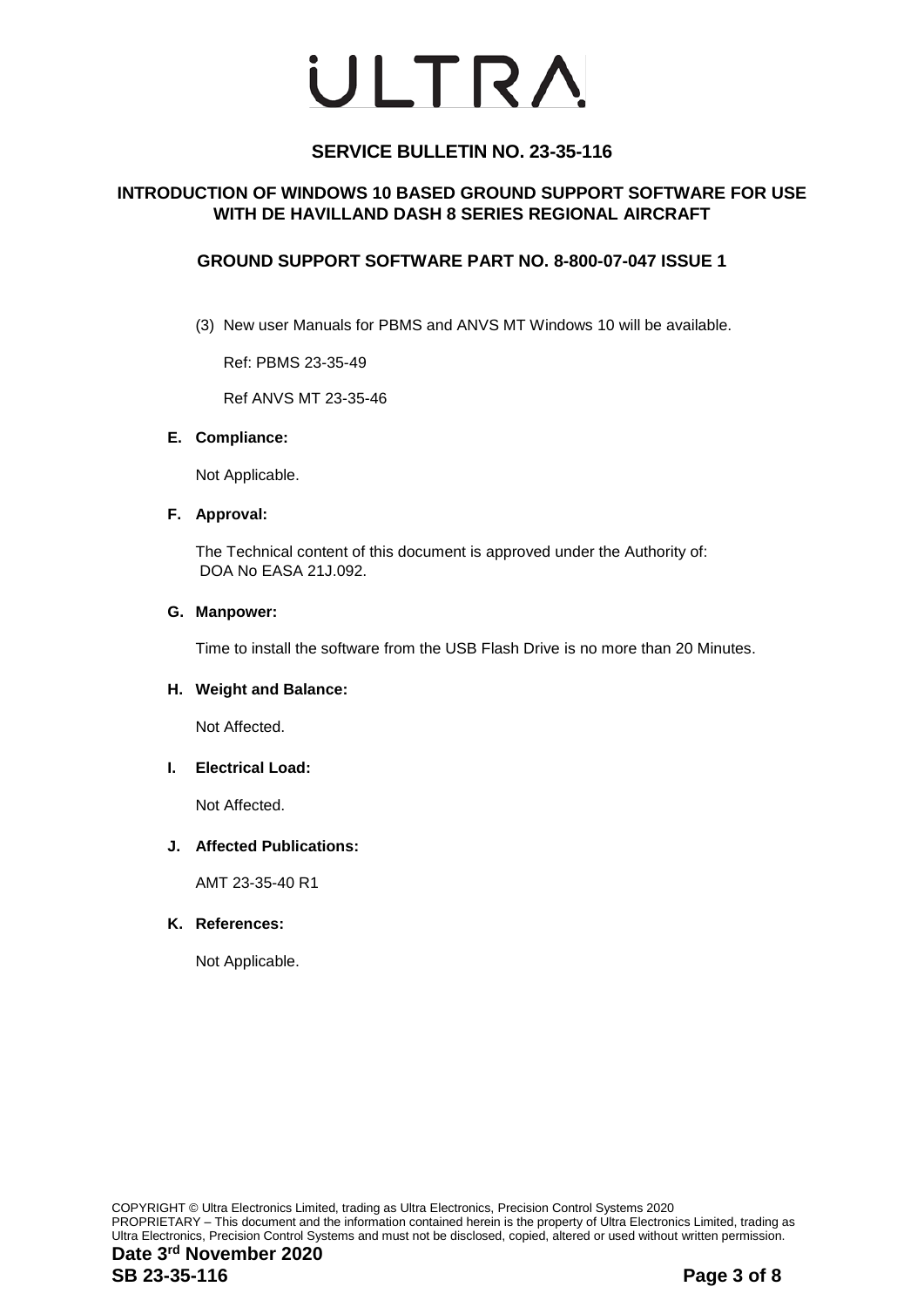## **SERVICE BULLETIN NO. 23-35-116**

## **INTRODUCTION OF WINDOWS 10 BASED GROUND SUPPORT SOFTWARE FOR USE WITH DE HAVILLAND DASH 8 SERIES REGIONAL AIRCRAFT**

## **GROUND SUPPORT SOFTWARE PART NO. 8-800-07-047 ISSUE 1**

## **2. MATERIAL INFORMATION:**

## **A. Material – Price and Availability:**

- (1) The Software will be supplied on a USB Flash Drive (GSS Part No. 8-800-07-047 Issue 1).
- (2) Price and availability is available on request from Ultra Precision Control Systems. (Ref Section 8)

## **B. Tooling – Price and Availability:**

Tooling is not required.

## **3. INSTALLATION:**

## **A. Installation Instructions.**

- (1) Insert the USB Flash Drive (GSS Part No. 8-800-07-047 Issue 1) in to a suitable USB port. The software should run automatically.
- (2) If the Installation process does not start automatically.
	- (a) Select Start from the Windows Task Bar.
	- (b) Select File Explorer.
	- (c) Select USB Drive Typically E:
	- (d) Select Setup.
- (3) The Licence Agreement must be read and agreed to proceed.
- (4) After the set up progress has finished the Setup wizard will install the Ground Support Software 2.0.0.
- (5) The End User Licence Agreement must be read and agreed to proceed.
- (6) The default directory location where the software will be installed is **C:\MT830.**
- (7) The Default COM port allocation for the USB to Serial port adapter is COM port 2 Select the next button to continue.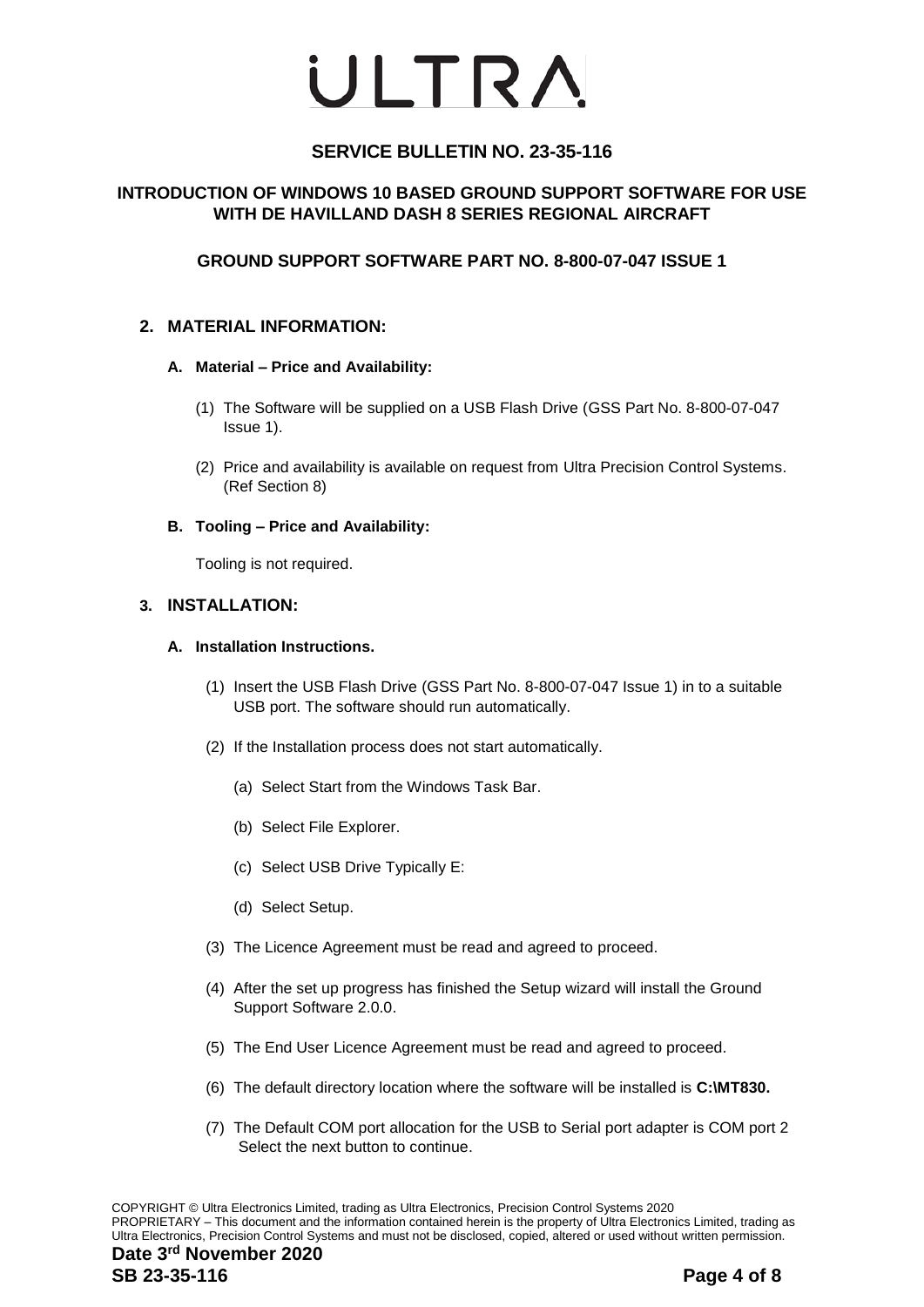## **SERVICE BULLETIN NO. 23-35-116**

## **INTRODUCTION OF WINDOWS 10 BASED GROUND SUPPORT SOFTWARE FOR USE WITH DE HAVILLAND DASH 8 SERIES REGIONAL AIRCRAFT**

## **GROUND SUPPORT SOFTWARE PART NO. 8-800-07-047 ISSUE 1**

(8) When the installation is complete, Disconnect the USB drive safely, remove and store.

## **4. GETTING STARTED:**

**Figure 1** shows the four icons that will be installed on the desktop following installation of the Ground Support Software (GSS).





## **A. ANVS MT:**

ANVS MT is the Active Noise and Vibration Control System Maintenance Terminal Software to be used with 83x type controllers.

## **B. PBMS:**

PBMS is the Propeller balance Monitoring System Software to be used with 832 type controllers on aircraft fitted with PBMS.

#### **C. Store Event Log:**

Store Event log is the Event Log Extraction Tool Which can be used to download an event log from 83x type controllers.

#### **D. AMT:**

AMT is the Advanced Maintenance Terminal Software to be used with a Type 81x or 82x controller. If the ANVS MT is used on a Type 81x or 82x controller, this will be recognised and the AMT will automatically start.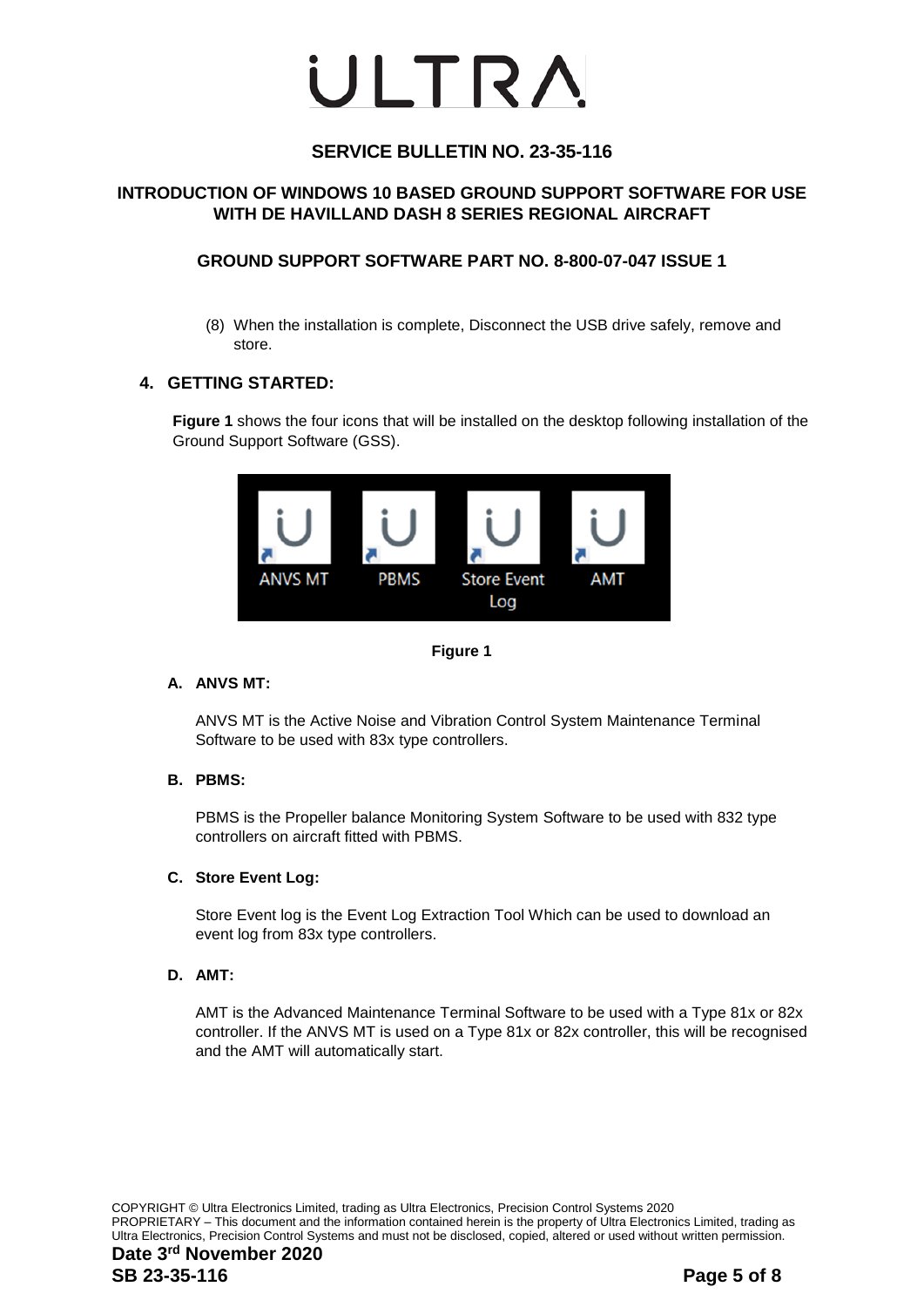## **SERVICE BULLETIN NO. 23-35-116**

## **INTRODUCTION OF WINDOWS 10 BASED GROUND SUPPORT SOFTWARE FOR USE WITH DE HAVILLAND DASH 8 SERIES REGIONAL AIRCRAFT**

## **GROUND SUPPORT SOFTWARE PART NO. 8-800-07-047 ISSUE 1**

## **5. REGISTRATION INSTRUCTIONS:**

#### **A. Registering the ANVS MT Software:**

This process must be followed the first time the ANVS MT software is started after installation or after the ANVS MT Licence has expired.

- (1) Double click on the icon for ANVS MT.
- (2) After a few seconds, the Welcome screen will be shown followed by the Registration Check screen.
- (3) Call or Email Ultra Precision Control Systems (Ref Section 8 below for Contact Details) for your ANVS MT Authorisation Code. You will need to give the following information.
	- (a) Your name and Company Name.
	- (b) The Software Licence Number from the Identification tag on the USB Flash Drive.
	- (c) The Registration Number shown on the Registration Check Screen.
	- (d) A contact telephone number and Email address.

**Note:** Keep a record of the Expiration Date given with the ANVS MT Authorisation Code to enable a renewal to be scheduled.

- (4) Once you have obtained the Authorisation code, press <ENTER>. The Software Registration Screen will be shown.
- (5) Enter the Software Licence Number and use the cursor keys to select the Authorisation code field.
- (6) Enter the Authorisation Code supplied by Ultra Precision Controls Systems, press the <ENTER> key.
- (7) If successful, a window will appear stating "**Licence and Authorisation Code Accepted"**. If not connected to a controller, you may now exit the ANVS MT software.
- (8) The registration process is now complete and the ANVS MT software is ready for use.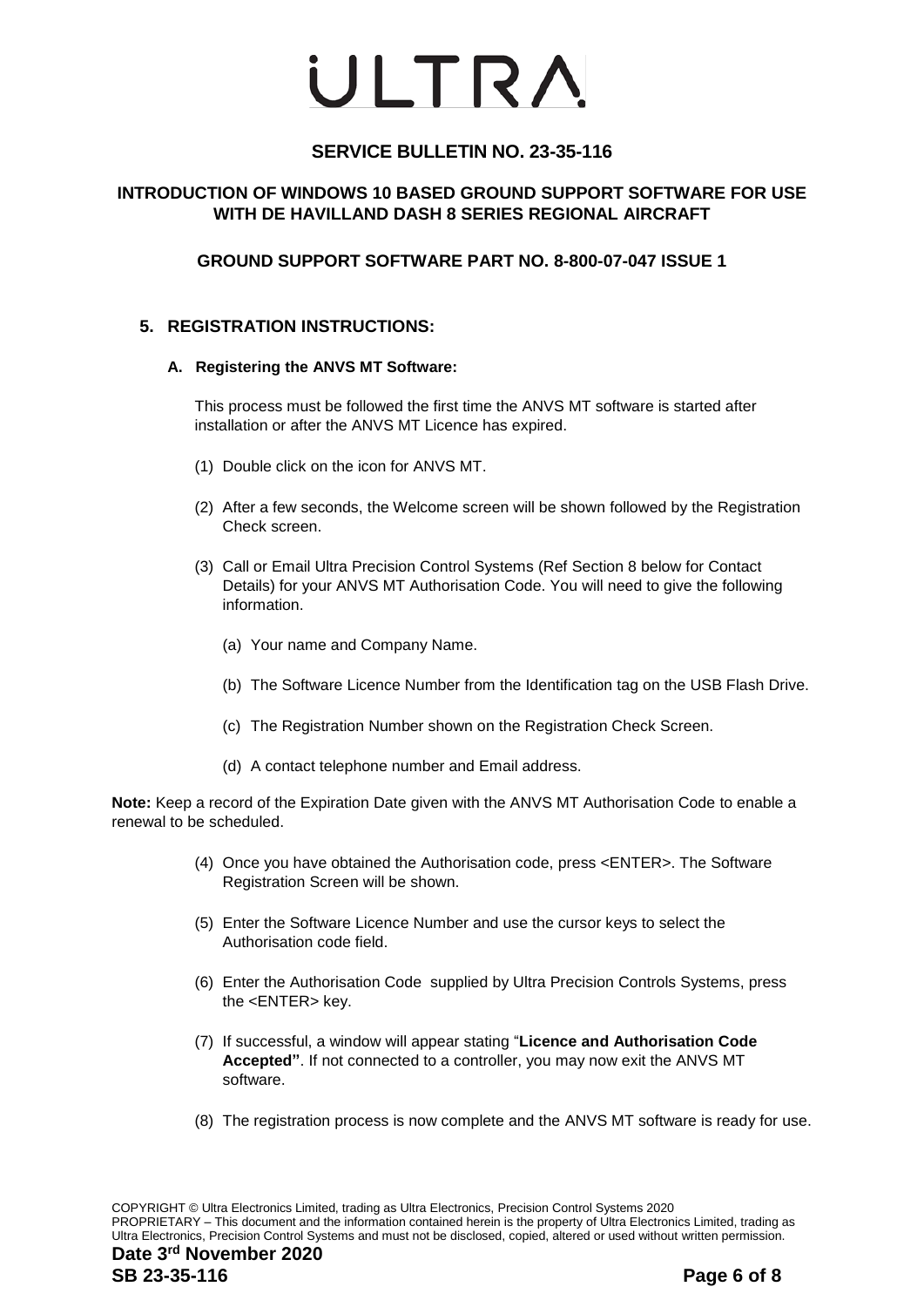## **SERVICE BULLETIN NO. 23-35-116**

## **INTRODUCTION OF WINDOWS 10 BASED GROUND SUPPORT SOFTWARE FOR USE WITH DE HAVILLAND DASH 8 SERIES REGIONAL AIRCRAFT**

## **GROUND SUPPORT SOFTWARE PART NO. 8-800-07-047 ISSUE 1**

#### **B. Registering the PBMS Software:**

This process must be followed the first time the PBMS software is started after initial installation or after the PBMS Licence has expired.

- (1) Double click the icon for PBMS.
- (2) After a few seconds, the Welcome Screen will be shown followed by the Registration check screen.
- (3) Call or Email Ultra, Precision Control Systems (Ref Section 8 below for Contact Details) for your PBMS Authorisation Code. You will need to give the following information.
	- (a) Your name and Company Name.
	- (b) The Software Licence Number from the Identification tag on the USB Flash Drive.
	- (c) The Registration Number shown on the Registration Check Screen.
	- (d) A contact telephone number and Email Address.

**Note:** PBMS is a separate application from ANVS MT, which generates its own Registration Number and therefore requires a separate Authorisation Code. Keep a record of the expiration date given with the PBMS Authorisation Code to enable a renewal to be scheduled.

- (4) Once you have obtained an Authorisation Code press <ENTER>. The Software Registration Screen will be shown.
- (5) Enter the Software Licence Number into the Licence Number field and use the cursor keys to select the Authorisation code field.
- (6) Enter the Authorisation code as supplied by Ultra Precision Control Systems, press the <ENTER> key.
- (7) If successful, a window will appear stating **"Licence and Authorisation Code Accepted".** If not connected to a controller, you may now exit the PBMS software.
- (8) The Registration process is now complete and the PBMS software is ready for use.